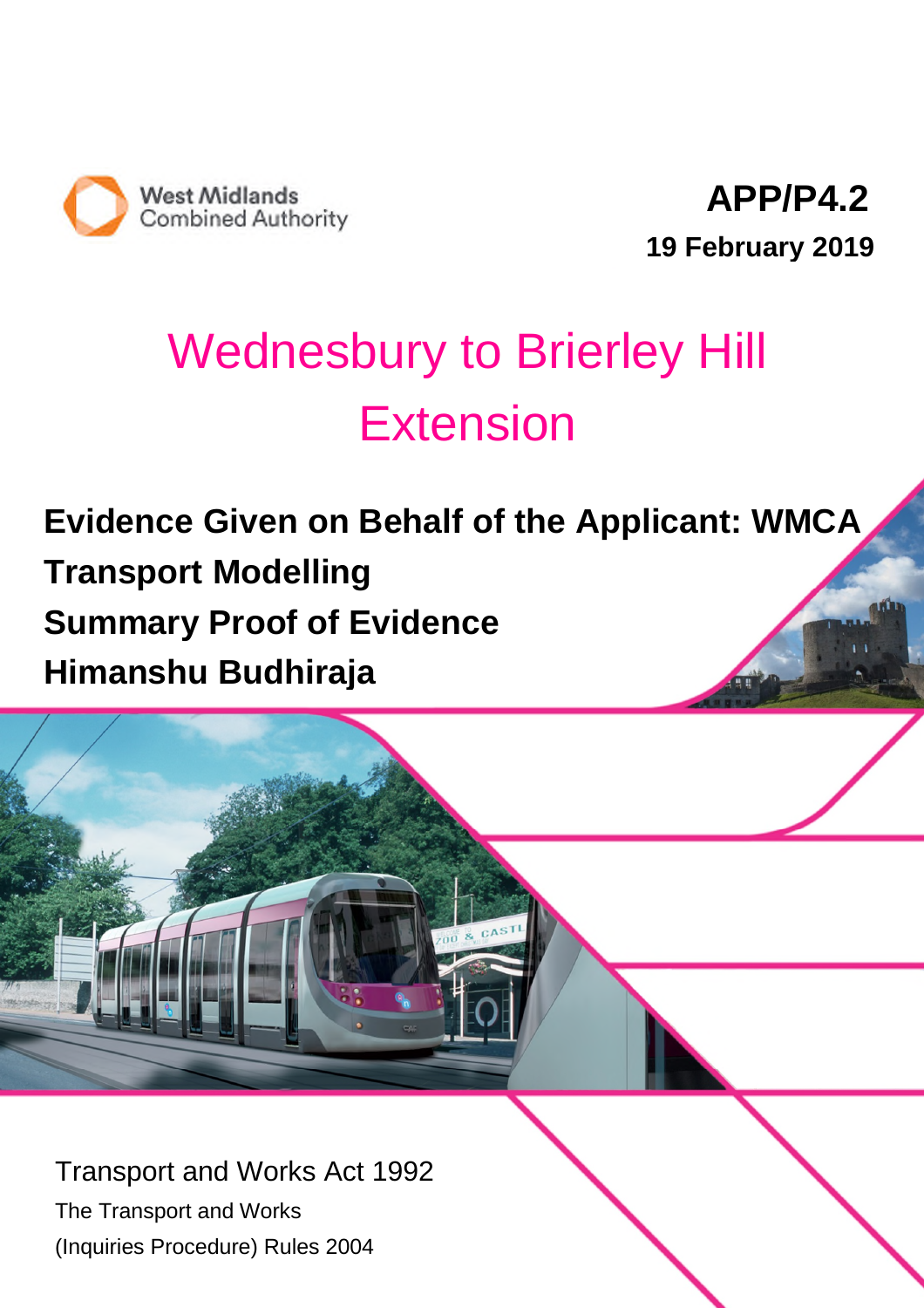APP/P4.2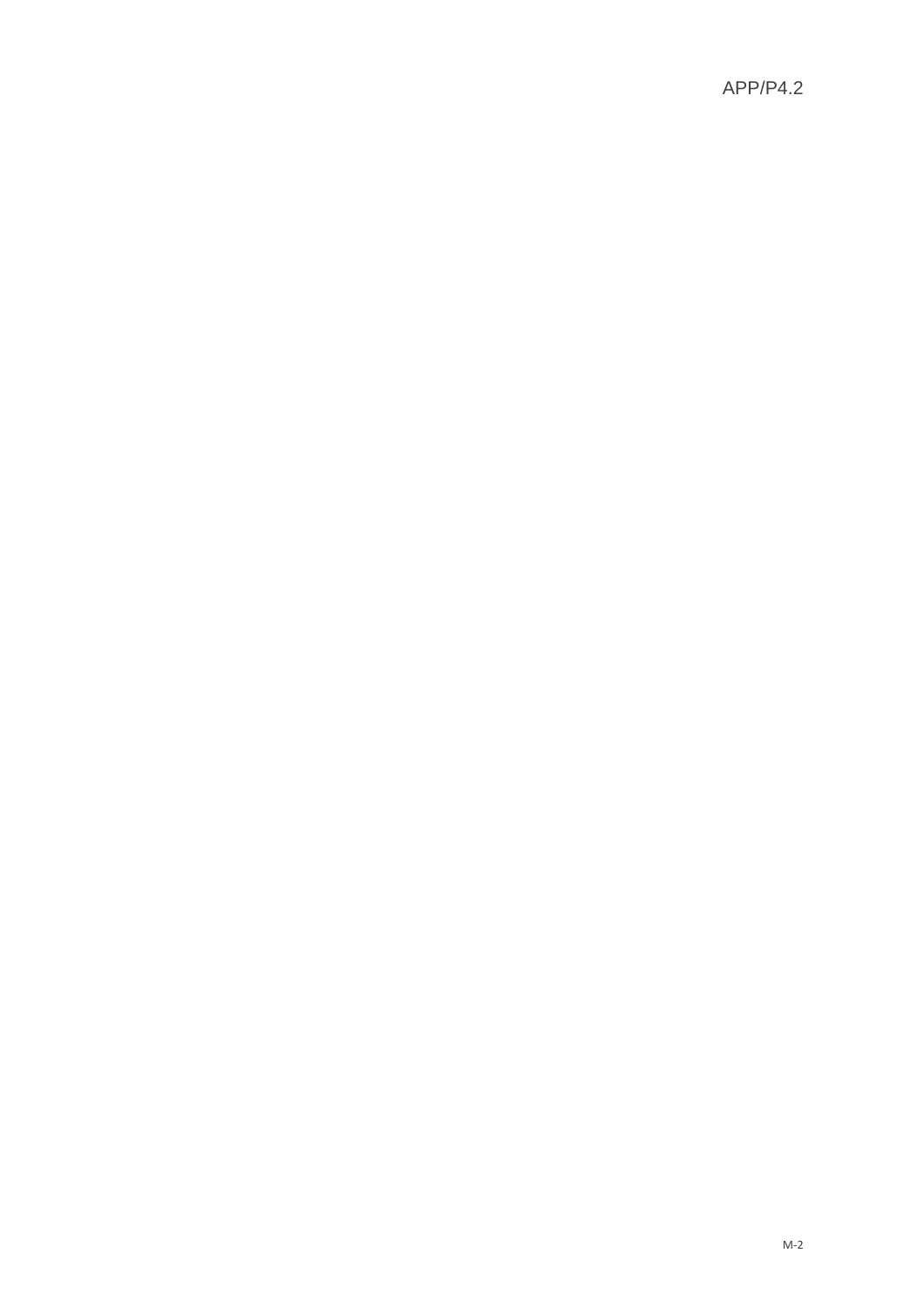## **1. Qualifications and Experience**

- 1.1. My name is Himanshu Budhiraja. I am a Divisional Director with Pell Frischmann, a consultancy firm specialising in planning, design, engineering, and construction services for public and private sector clients.
- 1.2. I am also the Discipline lead for Transportation within the Midland Metro Alliance (MMA), and in that role I am the Director responsible for the transport modelling undertaken to understand the impacts of the operation of the WBHE on the highway network. I am familiar with the tram route and the objectives of the Metro project.
- 1.3. I have an M.Sc. in Transport Planning and Traffic Engineering and I have been a Member of Chartered Institution of Highways and Transportation since 2005.

## **2. Scope, including Statement of Matters and Objections**

- 2.1. I deal in my evidence with the following matters in the Statement of Matters issued by the Secretary of State for Transport **[GEN/3]**.
	- Matter 4(a) the impacts on access to and within the area, including the effects on local road networks, access to businesses and car parks, and access by emergency vehicles; and
	- Matter 4 (c) the impacts on members of the general public, including users of the Churchill Shopping Centre in Dudley and the Merry Hill Shopping Centre in Brierley Hill.
- 2.2. With regards to the above matters my evidence covers the impact of the operation of WBHE on the local road networks where the proposed WBHE interacts with the highway, including its impact on Churchill Shopping Centre in Dudley and the Merry Hill Shopping Centre in Brierley Hill. My colleague Mr. Ian Collins has covered specific impacts related to access and construction in his evidence **[APP/P3.1]**.
- 2.3. I also in my evidence respond to the major points raised in relation to my area of expertise for the remaining objections as listed in paragraph 7.1.

## **3. Overview of Transport Modelling Approach**

- 3.1. Junction capacity assessment work undertaken in 2016 **[WBHE/F20]** and updated in 2018 **[APP/P4.3](Appendix A)**, has formed the basis of assessing the impact of WBHE on the local road network including in the vicinity of Churchill Shopping Centre.
- 3.2. The impacts of the operation of the WBHE in the vicinity of Merry Hill Shopping Centre, have been assessed using detailed transport modelling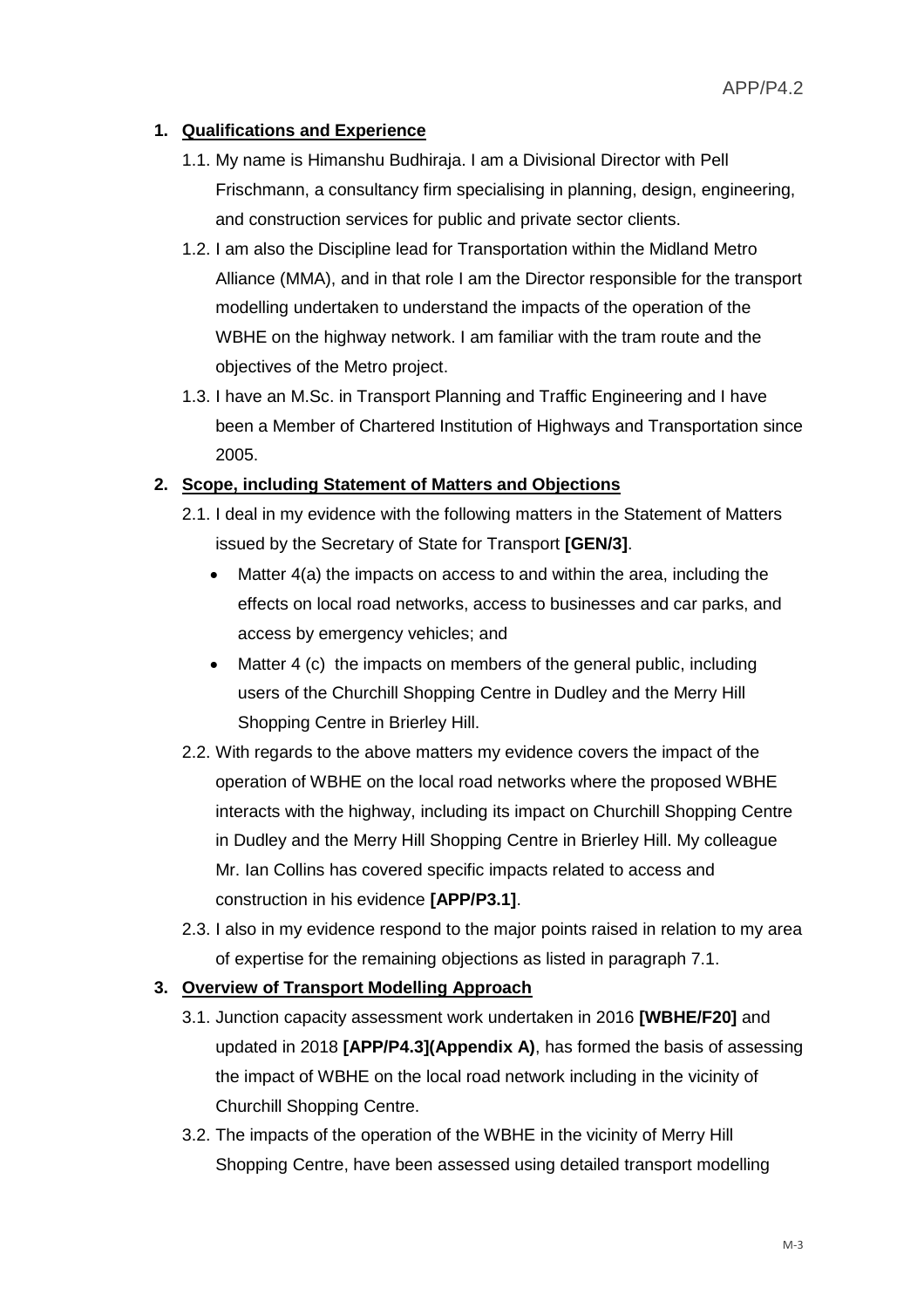using Merry Hill Local Model (MHL Model) and Key Area micro-simulation models, including Level Street, Mill Street and Merry Hill Key Areas **[APP/P4.3](Appendices C and F)**.

## **4. Impact of WBHE on the local road network**

- 4.1. The impact of WBHE on the local road network has been informed by Junction Capacity Assessment. The assessment is done for one-hour time periods for AM peak, PM Peak and Saturday peak by comparing the with and without WBHE for forecast years 2021 and 2031.
- 4.2. The junction capacity assessment predicts that all junctions assessed bar Castle Hill / Trindle Road / Station Approach are predicted to operate within capacity in 2021 and 2031. This junction only shows a slight exceedance of capacity in the 2031 AM peak period **[APP/P4.3] (Appendix A, Table 2.2, Page 11).** It should be noted that the forecast traffic flows does not take account of modal shift as a result of Metro or the redistribution of traffic associated with Dudley Interchange and Portersfield. These changes when considered may result in a lower volume of traffic on Castle Hill and are likely to result in better junction performance than that indicated by the model outputs.

#### **5. Impact of WBHE on the highway network around Merry Hill**

- 5.1. A local model of the Merry Hill area, known as the MHL model, was developed from the West Midlands-wide strategic PRISM model. Impact on the local area was assessed for interpeak and PM peak for 2031 for with and without WBHE scenarios.
- 5.2. The assessment has shown that:
	- At the local area wide level **[APP/P4.1] (Table 1)** the with WBHE scenario during interpeak produces less congestion per vehicle on the network than the no WBHE scenario. Overall the PM network is congested as compared to the Interpeak network , and therefore changes are relatively small with similar levels of network performance in both the no WBHE and with WBHE scenarios;
	- The network conditions for the journeys to and from Merry Hill shopping centre **[APP/P4.1] (Table 2)** will be improved in the interpeak period and will be slightly slower in the PM peak with WBHE. Given for the majority of the day network traffic conditions are closer to those in the interpeak model, it is expected that there will be an overall improvement for these journeys; and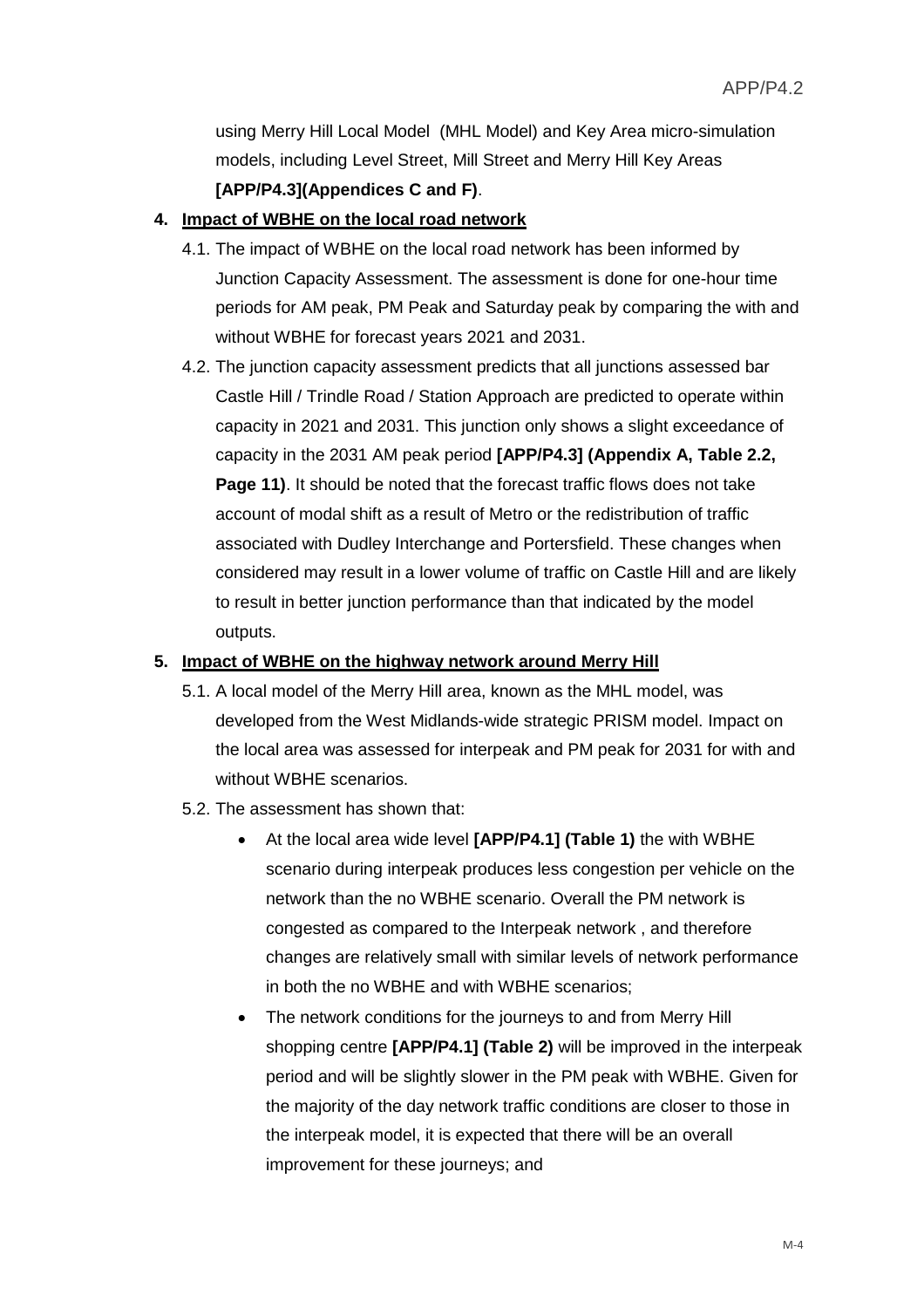• Introducing signalised junction at Level Street/The Embankment causes some reassignment of traffic, with some impacts on junction performance of four junctions including Level Street/ The Embankment, Mill Street/ The Boulevard, Dudley Road/Venture Way and Merry Hill/ The Boulevard. These junctions will still work satisfactorily but with some queuing in congested period for one or more turning movements, which is likely to be managed by optimising signal timings at these junctions to increase the overall throughput of the junctions.

#### **6. Operational impact at the identified "Key Areas" for the WBHE Scheme**

- 6.1. Three "Key Areas" were identified for detailed microsimulation modelling, and included Level Street (between Dudley Road/Venture Way and Pedmore Road); Mill Street (between Venture way and The Boulevard); and Merry Hill (between Coppice Lane and Mount Pleasant).
- 6.2. Vissim micro-simulation software was used to assess the impact for interpeak and PM peak for 2031 for without WBHE and with WBHE scenarios. The assessment **[APP/P4.1] (Table 2)** shows:
	- For the Level Street Key Area, the overall highway performance along Level Street Key Area, including the side roads, shows an improvement with the introduction of WBHE, with reduced average delays in the interpeak and PM peak. The new Level Street / The Embankment signalised junction, introduces some additional delay, which is largely mitigated by traffic signal timing optimisation. Travelling eastbound in the PM peak there is predicted to be slight increase in the overall journey times, caused by delay at the new signals and changes in traffic patterns;
	- For the *Mill Street Key Area*, the MHL Model predicts a small increase in traffic volumes in both peaks. The assessment shows an improvement in the PM peak, with lower average delay per vehicle. In the interpeak, the average journey time of vehicles passing through the Key Area model increases by one second, showing minimal impact on this Key Area; and
	- For *Merry Hill (A4036) Key Area*, the MHL Model predicts an increase in traffic in the interpeak due to traffic reassigning to Mount Pleasant and results in increased southbound journey times along Merry Hill. In the PM peak the MHL model predicts a decrease in traffic with improved journey times in both directions and improved overall highway performance.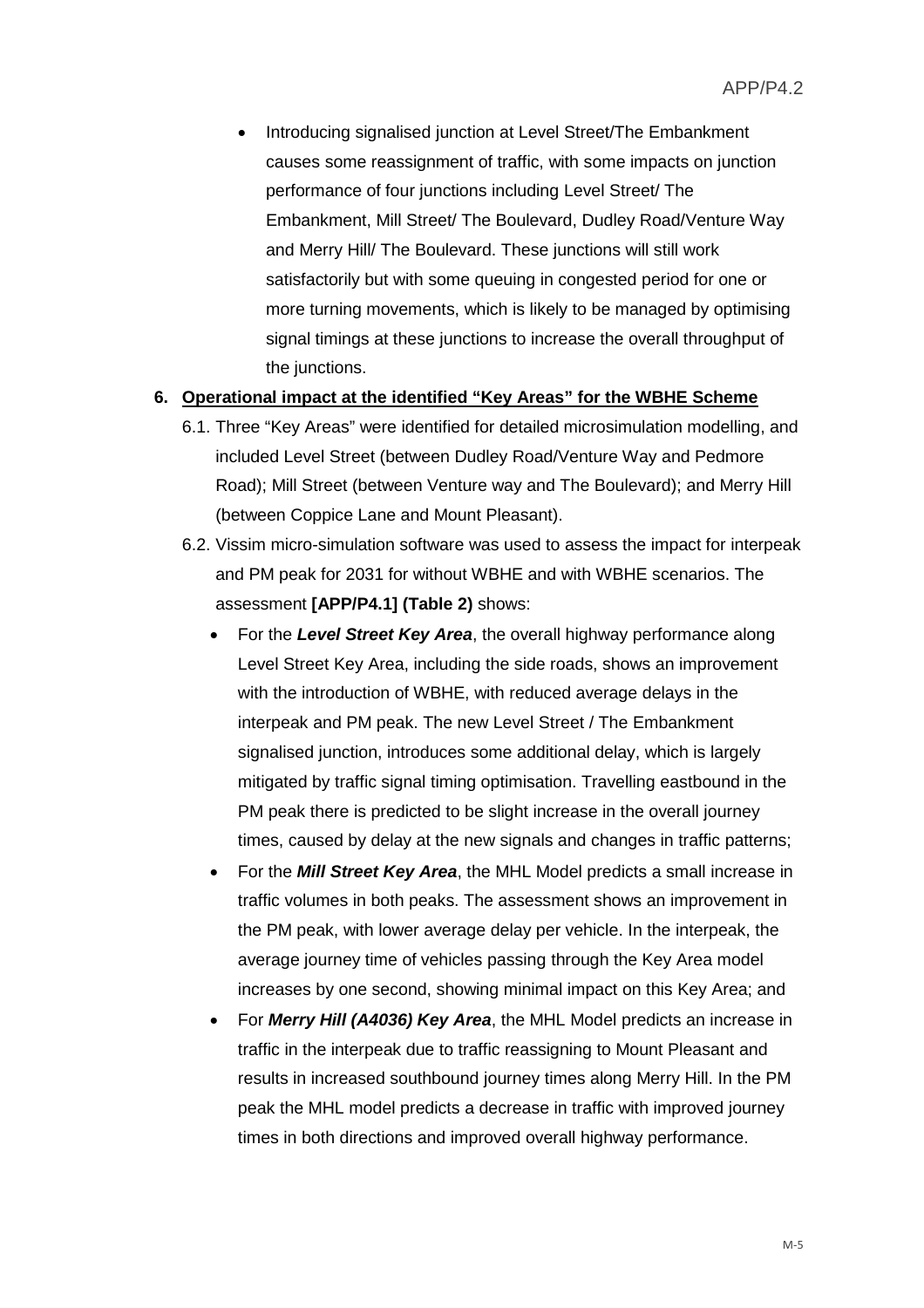## **7. Response to objectors**

7.1. My evidence addresses the remaining objections:

- OBJ/07 Jessops Europe Limited;
- OBJ/10 Intu;
- OBJ/11 Waterstones Booksellers Ltd.;
- OBJ/15 MFG;
- OBJ/20 and OBJ/20/W1 McDonalds Restaurants Limited and Astrad Limited and AR Sirkhat;
- OBJ/21 Argos Ltd; and
- OBJ/22 and OBJ/W.1.1-1.4 TJX UK (trading as TK Maxx).
- 7.2. Detailed traffic modelling has been undertaken in response to concerns raised during discussions with WMCA about the impacts of operation of the WBHE by the above remaining objectors. As summarised in sections **Error! Reference source not found.** and **Error! Reference source not found.** of my evidence **[APP/P4.1]** this has been undertaken at local area wide and more detailed junction operation level in the vicinity of Merry Hill. The detailed transport modelling demonstrates that the road network in the vicinity of Merry Hill Shopping Centre will operate within capacity or not be significantly worse than the Without WBHE scenario in the forecast year of 2031.
- 7.3. There is no intention to change The Embankment road permanently, other than at its junction with Level Street. The current access arrangement to Intu Merry Hill Shopping Centre for all vehicles, including car trips, deliveries and servicing will remain the same. The only exception is U-Turn movements at Level Street/The Embankment junction, as with WBHE this junction will be converted to signal-control. These movements are marginal as confirmed by the traffic surveys **[APP/P4.3] (Appendix E)**.
- 7.4. The pedestrian access will be safer with provision of controlled crossing facilities at the new traffic signals at Level Street/The Embankment junction.
- 7.5. In summary, the impacts of the operation of the WBHE on the highway network in the vicinity of Merry Hill Shopping Centre have been assessed using detailed transport modelling with no significant impacts predicted.

## **8. Conclusion**

- 8.1. The need for the land and rights proposed to be acquired has been fully justified.
- 8.2. Funding is available and the project is ready to proceed, and I urge the Inspector to recommend the powers applied for.